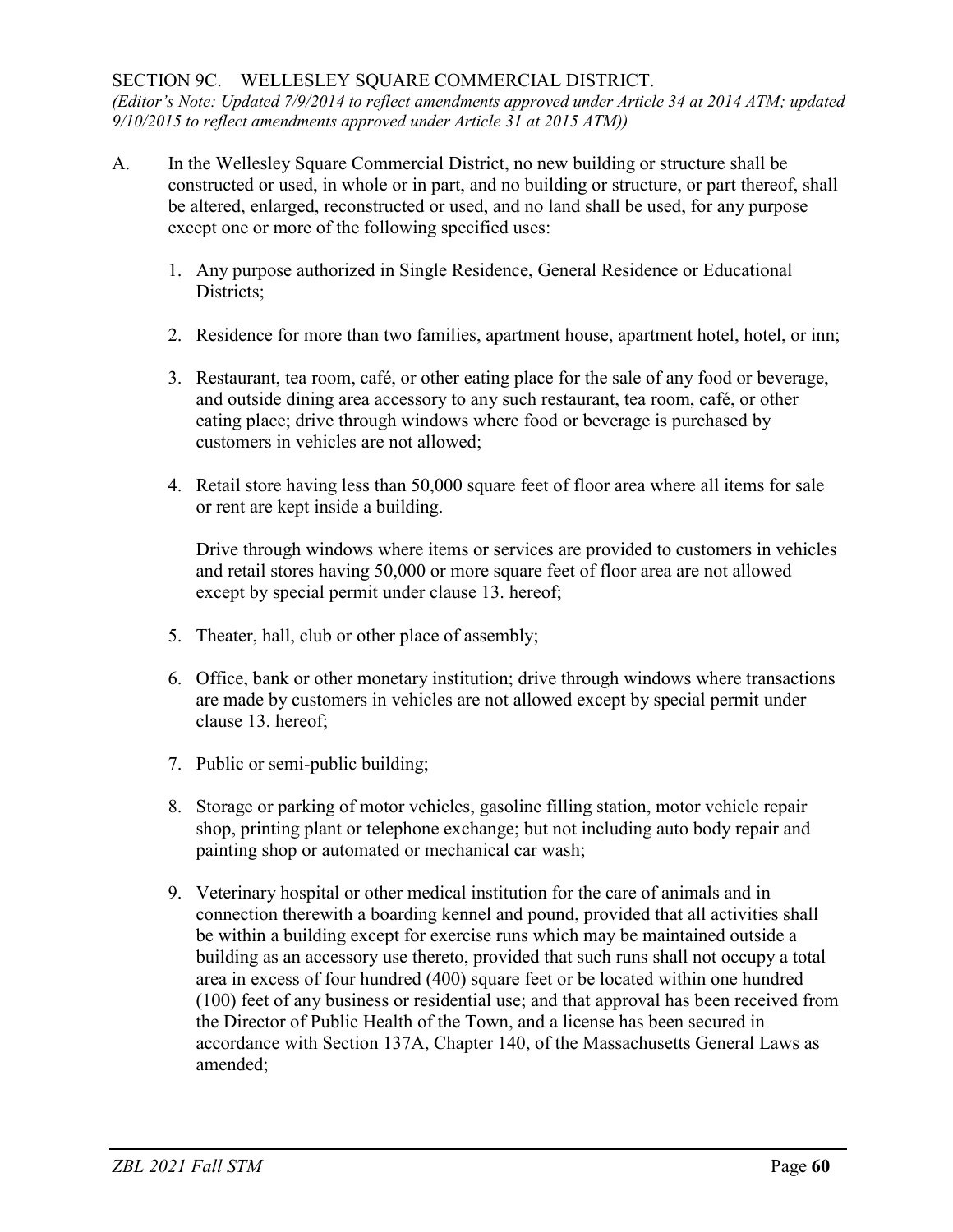- 10. Light manufacturing of products, the major portion of which is to be sold at retail on the premises by the manufacturer to the consumer; provided that no light manufacturing shall be carried on in a Business District which is prohibited or not authorized in the Industrial Districts or which is prohibited in Section 16 and provided further, that the total floor space used for such light manufacturing on any one lot or on adjoining lots, if part of the same establishment, does not exceed an area of fifteen hundred square feet, unless a special permit is obtained as hereinafter provided in Section 25 for the use of an additional specified amount of floor space if the Special Permit Granting Authority finds that such additional floor space is reasonably necessary in the conduct of the business, and that the use of such additional floor space would not violate this Section or Section 16 hereof;
- 11. Such accessory uses as are customary in connection with any of the uses enumerated in clauses 1, 2, 3, 4, 5, 6, 7, 8, and 9, and are incidental thereto; such as the temporary parking of motor vehicles of customers and clients patronizing a use allowed in the district; drive through windows where business is conducted from vehicles shall not be considered as a customary accessory use;
- 12. Any additional use for which a special permit may be obtained in a specific case, as hereinafter provided in Section 25 after the determination by the Special Permit Granting Authority that the proposed use is similar to one or more of the uses specifically authorized by this Section.
- 13. Any of the following uses upon the granting of a special permit as provided in Section 25:
	- a. Automated or mechanical car wash;
	- b. Dry cleaning establishment where chemical solvents are used on the premises;
	- c. Motor vehicle sales;
	- d. Motor vehicle body repair and/or painting shop;
	- e. Sale or rental of trailers, boats or recreational vehicles;
	- f. Sale or rental of tools and/or equipment involving outdoor storage;
	- g. Retail sales where one or more items for sale or rent are kept outside a building;
	- h. Sale of products or items from trailers and vehicles
	- i. Drive through windows where business is transacted from the vehicles of customers or patrons;
	- j. Retail store having 50,000 or more square feet of floor area.
	- k. Registered Marijuana Dispensaries